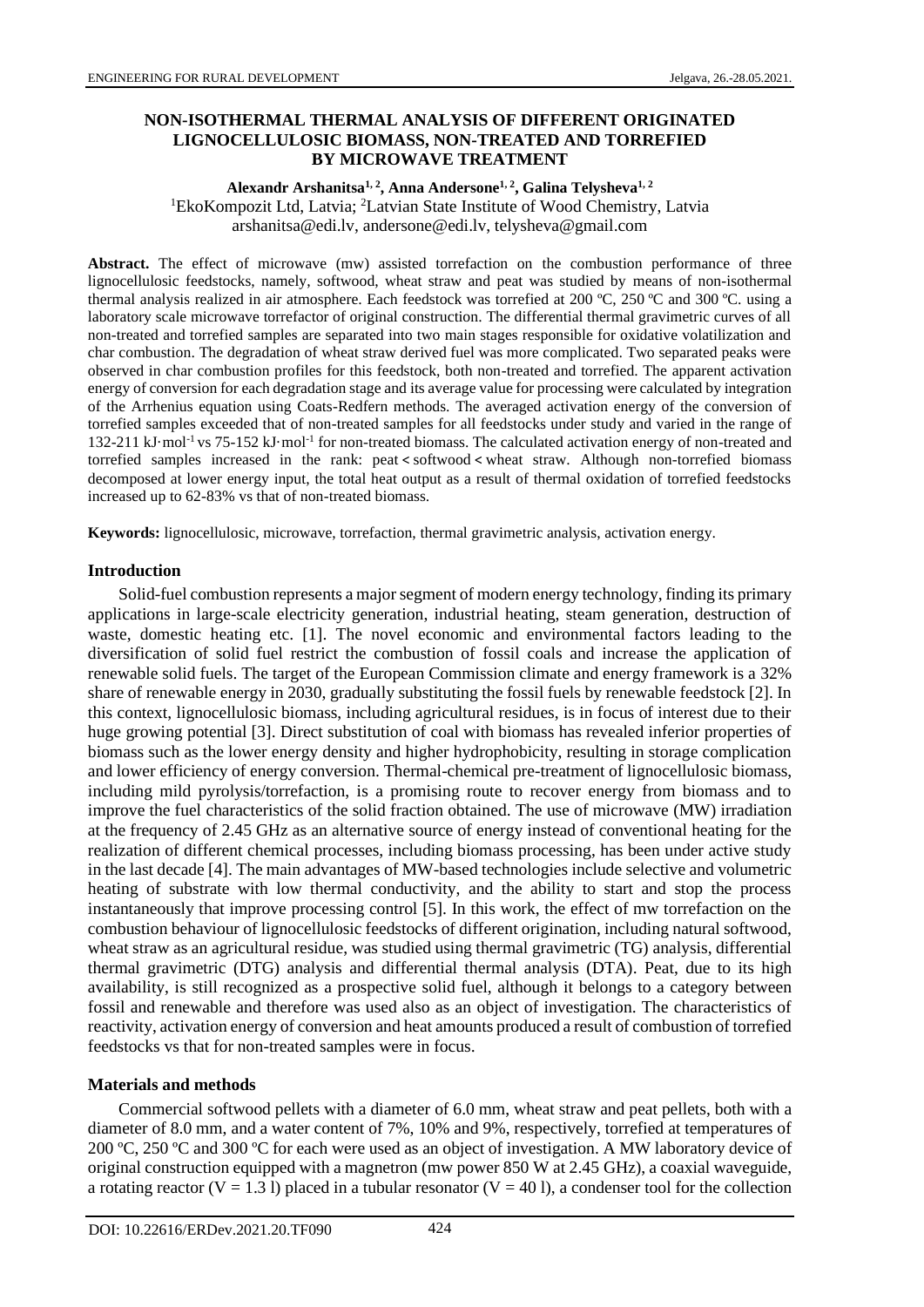of the liquid fraction was applied for biomass processing [6]. The duration of processing at given temperature was 20 minutes. The element composition was measured according to LVS EN 15104:2011. HHV was calculated based on elemental analysis data [6].

Table 1

| <b>MW</b>                 | Softwood |      |                   | Wheat straw |      |                   | Peat |      |                   |
|---------------------------|----------|------|-------------------|-------------|------|-------------------|------|------|-------------------|
| treatment,<br>$\rm ^{o}C$ | O/C      | H/C  | HHV,<br>$MJ·kg-1$ | O/C         | H/C  | HHV,<br>$MJ·kg-1$ | O/C  | H/C  | HHV,<br>$MJ·kg-1$ |
| Non-<br>treated           | 0.64     | 1.46 | 19.9              | 0.68        | 1.49 | 18.4              | 0.53 | 1.18 | 20.9              |
| 200                       | 0.62     | 1.43 | 20.2              | 0.65        | 1.43 | 18.9              | 0.47 | .12  | 22.0              |
| 250                       | 0.55     | 1.33 | 21.5              | 0.58        | 1.37 | 19.6              | 0.31 | 1.03 | 25.4              |
| 300                       | 0.41     | 1.13 | 24.5              | 0.22        | 0.89 | 26.0              | 0.24 | 0.88 | 26.9              |

**Element composition in terms of O/C and H/C atomic ratios and higher heating values (HHV) of biomass samples under study**

Thermal analysis was performed using a Metler Toledo Star System TGA/SDTA 851e instrument. Temperature range of scanning 25-650 °C at a constant heating rate of 10 K·min<sup>-1</sup>, the air flow rate 50 cm<sup>3</sup>·min<sup>-1</sup>. Sample weight ~ 10 mg. Before tests, non-treated and torrefied pellets were homogenized in a Mixer BALL Mill MM200 (Retch) and oven dried in vacuum at 50 ºC. Each sample was tested twice. The relative error of parallel measurements did not exceed 1.5%. For all samples under study, the temperature of 5% weight loss was defined as the starting temperature of active degradation. Burnout temperature, determined as a temperature, where the weight loss rate reaches 1% min<sup>-1</sup> at the terminal phase of the DTG, was defined as a degradation termination temperature [7]. The value of the temperature corresponding to the minimum degradation rate between two peaks of DTG profiles was used for separation of different stages of biomass conversion.

The reactivity  $(R_M)$  of biomass was calculated based on the DTG profile [8].

$$
R_M = 100 \sum R_{max} / T_{max} \tag{1}
$$

where  $R_{max}$  – peak of the maximum loss rate, %  $s^{-1}$ ; *Tmax* – corresponding peak of temperature, ºC.

The apparent activation energy  $(E_A)$  of the non-isothermal conversion of biomass was determined based on TG experimental data using the Coats-Redfern integration method, which allows to convert the Arrhenius equation into a linear regression form (Eq. 2), assuming that biomass degradation is described by the first-order Arrhenius law [9]:

$$
-\ln\left[\frac{g(\alpha)}{T^2}\right] = \frac{E_A}{R} \cdot \frac{1}{T} - \ln\left(\frac{AR}{\beta E_A}\right) \tag{2}
$$

where  $E_A$  – activation energy,  $kJ$  mol<sup>-1</sup>;

*T* – temperature, K;  $A$  – frequency factor,  $s^{-1}$ ;  $R$  – universal gas constant  $(8.3145 \cdot J \cdot mol^{-1} \cdot K^{-1})$ ; *β* – heating rate (10 K·min<sup>-1</sup>);  $g(\alpha) = -\ln(1-\alpha)$ .

 $\alpha$  – conversion, defined as:

$$
\alpha = \frac{m_0 - m_t}{m_0 - m_f} \tag{3}
$$

where  $m<sub>o</sub>$  – sample weight before conversion, mg;

 $m_f$  – sample weight after conversion, mg;

 $m_t$  – sample weight at any moment of conversion, mg.

For the different stage of biomass conversion, plotting the left-hand side of (Eq. 2), which includes  $g(a)$  vs  $1/T$ , gives  $E_A$  from the slope (Fig. 1d). The average value of activation energy was calculated as follows:

$$
E_A^{av} = \sum_{i=0}^n E_A^i X_i \tag{4}
$$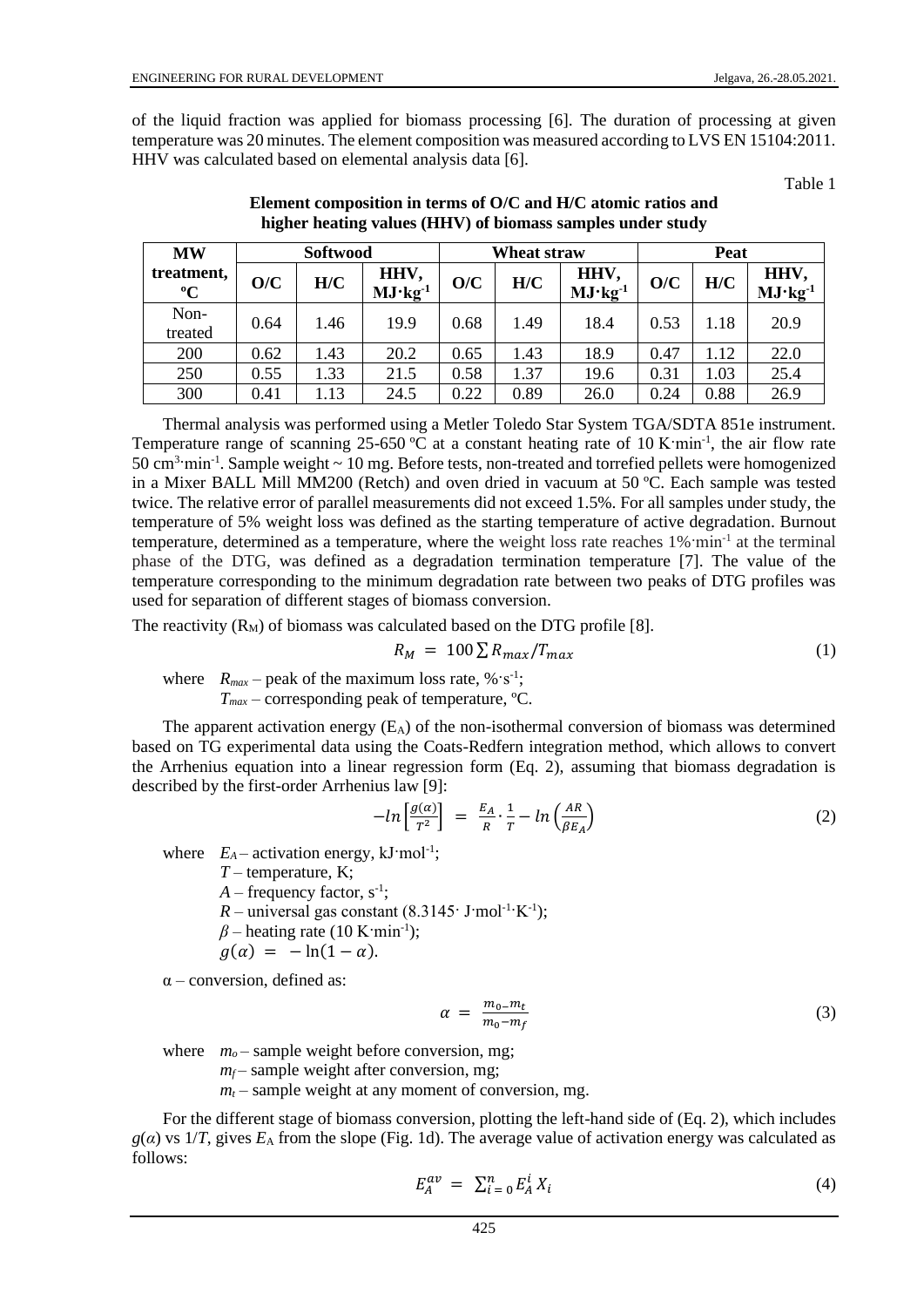where  $E_A^i$  – activation energy for the given separated stage, kJ·mol<sup>-1</sup>;

 $X_i$  – normalized weight fraction of biomass converted in this stage.

The amount of energy released as a result of non-treated and torrefied biomass combustion was estimated using the DTA results as described in [3]. It was taken into account that the area enclosed by the DTA curve is a dimensionless value directly proportional to the heat produced.

#### **Results and discussion**

It was shown that the DTG curves of all samples under study, non-treated and torrefied, are separated into three stages: low temperature zone (50-100 °C) attributed to the removal of traces of moisture and two high temperature stages responsible for the main biomass degradation [8]. It is recognized that the first of them in the range of 200-370 ºC is attributed to the main lignocellulosic component volatilization and the second in the range of 370-500 ºC is responsible for char combustion  $[3:7-9]$  (Fig. 1).



Fig. 1. **DTG profiles in air for non-treated and MW torrefied biomass of different origin:**  softwood (a), wheat straw (b) and peat (c); linear regression in Coats-Redfern coordinate for different degradation zones of non-treated wheat straw  $(1 -$ volatilization stage; 2, 3 – char combustion stage) (d)

In contrast to the case of two other biomasses, two-step char combustion of wheat straw was observed from its DTG profiles, testifying the different reactions responsible for each step. It proves the data that, besides the direct oxidation of lignocellulosic char with  $CO<sub>2</sub>$  formation, in reality, the process of char combustion is more complicated and consists of a series of sorption and desorption processes of O2 by active sites of carbon [10]. Therefore, depending on the char properties (surface area, extent of graphitization), different parallel reactions will proceed. As an example, the kinetic calculation performed in this paper, assuming that single, not parallel reactions take place in each conversion stage, has shown that the apparent activation energy of the first and second steps of char combustion of wheat straw consists of 228 and 575 kJ·mol<sup>-1</sup>, respectively, testifying the different reaction mechanism that occurred for each step.

It was shown by TG data that, with increasing torrefaction temperatures, the weight loss of biomass as a result of oxidative volatilization steadily decreased with increasing, on the contrary, the portion of biomass converted as a result of char combustion. This regularity was more pronounced for wheat straw (Table 2). However, the extent of volatilization was the least for peat samples. It is explained by the fact that, in comparison with the non-degraded lignocellulosic biomass of straw and softwood, the peat formed from the biomass of terrestrial plants partly decomposed under conditions of limited air access and in high temperature (initial stage of coalification) was partly carbonized (Table 1). The initial temperature of active degradation (5% weight loss on TG curves) of torrefied biomass was significantly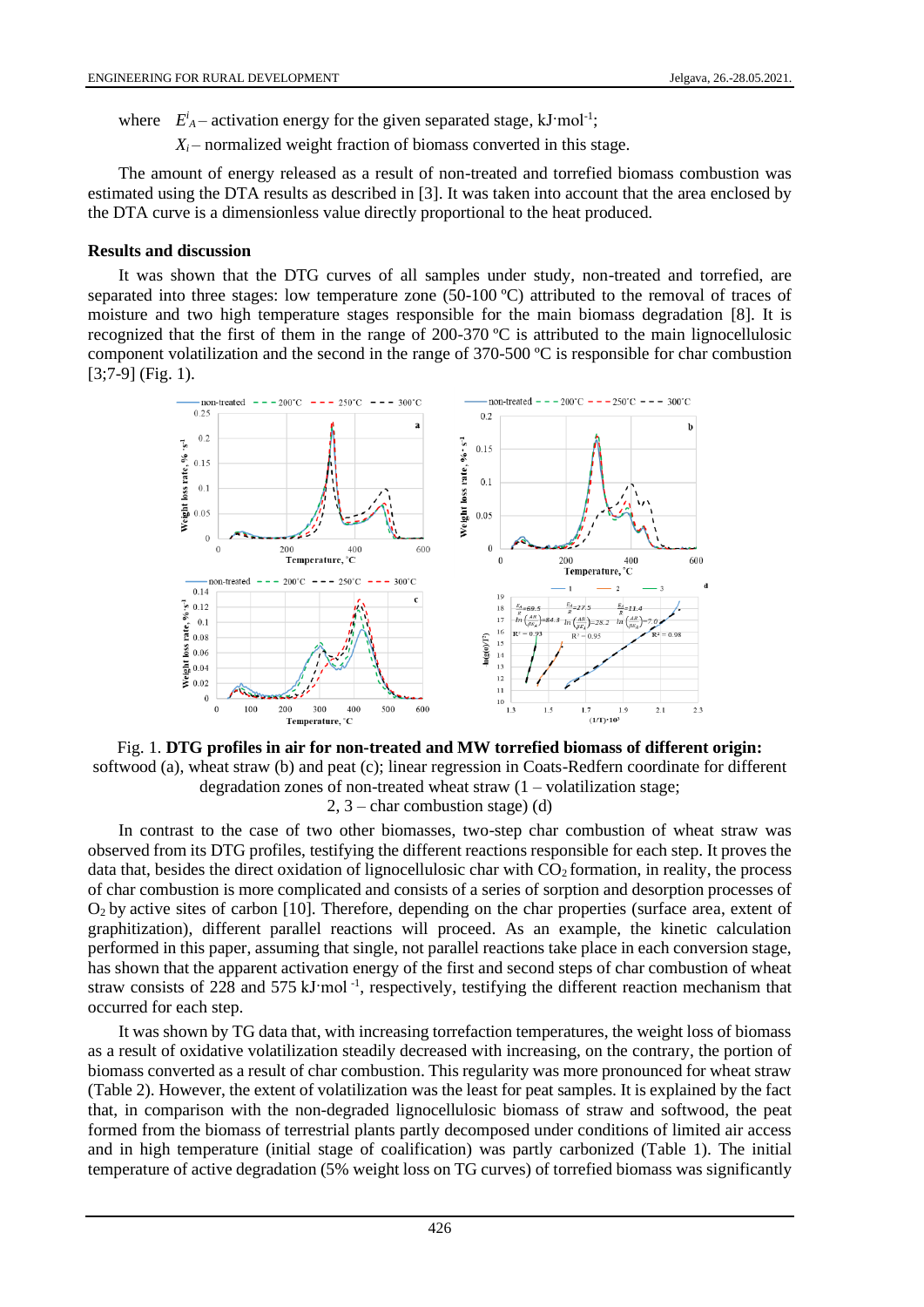shifted towards higher temperature in comparison with non-treated biomass. The temperature of the char combustion step beginning was similar for both torrefied and non-treated samples (Fig. 1; Table 2). Due to the significant increase in the temperature of active decomposition start and the insufficient increase in the burnout temperature, the average conversion rate calculated from DTG profiles of torrefied softwood and wheat straw was slightly higher in comparison with that of non-treated biomass and varied in the range of 5.9-6.5×10<sup>-3</sup>%·s<sup>-1</sup> vs ~5.3×10<sup>-3</sup>%·s<sup>-1</sup> for raw biomass. At the same time, for torrefied peat, the average rate of weight loss increased more significantly, from  $3.8\% \times 10^{-3}\%$  s<sup>-1</sup> to  $6.5\% \times 10^{-3}\%$  s<sup>-1</sup> <sup>1</sup>. Reactivity index (Rm), which is an empiric index directly related to the peaks rate of biomass degradation from DTG profiles and is inversely proportional to the related temperatures, was similar for non-treated and torrefied biomass, slightly decreasing for the sample torrefied at 300 ºC. In this respect, raw wood biomass revealed itself as the most reactive (Table 2).

The values of apparent activation energy calculated based on experimental data for different stages of biomass degradation testified that the energy input needed for volatilization of torrefied softwood significantly increased vs those of non-treated biomass, but changed a little for the char oxidation stage. In most cases torrefied wheat straw and peat biomass have higher  $E_A$  of both stages. The calculated average values of activation energy of conversion  $(E_A^{a\nu})$  of torrefied softwood, wheat straw and peat varied in the range of 131.6-159.9 kJ·mol<sup>-1</sup>, 176.0-205.2 kJ·mol<sup>-1</sup> and 129.9-141.9 kJ·mol<sup>-1</sup> vs 117.9 kJ·mol<sup>-1</sup>, 125.4 kJ·mol<sup>-1</sup> and 74.6 kJ·mol<sup>-1</sup> for non-treated biomass, respectively (Table 2). This clearly indicates that the degradation/conversion of torrefied biomass needs a higher energy input.

Table 2

| <b>MW</b>                 |                       | <b>Oxidative degradation</b>    |                                         |                       | <b>Char combustion</b>          | <b>Overall process</b>               |                                         |                      |  |  |
|---------------------------|-----------------------|---------------------------------|-----------------------------------------|-----------------------|---------------------------------|--------------------------------------|-----------------------------------------|----------------------|--|--|
| treatment,<br>$\rm ^{o}C$ | Range,<br>$\rm ^{o}C$ | $\Delta m_1$ ,<br>$\frac{0}{0}$ | $E_A^{-1}$ ,<br>$kJ$ ·mol <sup>-1</sup> | Range,<br>$\rm ^{o}C$ | $\Delta m_2$ ,<br>$\frac{6}{6}$ | $E_A^2$ ,<br>$kJ$ ·mol <sup>-1</sup> | $E_A^{av}$ ,<br>$kJ$ ·mol <sup>-1</sup> | $R_m \times 10^{-2}$ |  |  |
| Softwood                  |                       |                                 |                                         |                       |                                 |                                      |                                         |                      |  |  |
| n.t                       | 212-372               | 67.1                            | 108.7                                   | 373-507               | 32.9                            | 135.2                                | 117.9                                   | 3.5                  |  |  |
| 200                       | 237-377               | 65.7                            | 126.3                                   | 378-501               | 34.3                            | 146.5                                | 131.6                                   | 3.6                  |  |  |
| 250                       | 269-377               | 60.6                            | 168.3                                   | 378-512               | 39.4                            | 136.2                                | 155.6                                   | 3.7                  |  |  |
| 300                       | 290-372               | 40.5                            | 208.0                                   | 373-519               | 59.5                            | 127.2                                | 159.9                                   | 3.2                  |  |  |
| Wheat straw               |                       |                                 |                                         |                       |                                 |                                      |                                         |                      |  |  |
| n.t                       | 177-357               | 75.9                            | 94.8                                    | 358-453               | 24.1                            | 228.4                                | 152.2                                   | 2.2                  |  |  |
| 200                       | 229-357               | 72.2                            | 120.9                                   | 358-454               | 27.8                            | 318.6                                | 176.0                                   | 2.4                  |  |  |
| 250                       | 240-352               | 64.3                            | 135.6                                   | 353-451               | 35.7                            | 345.5                                | 210.5                                   | 2.5                  |  |  |
| 300                       | 264-357               | 34.0                            | 92.6                                    | 358-482               | 66.0                            | 263.1                                | 205.2                                   | 2.0                  |  |  |
| Peat                      |                       |                                 |                                         |                       |                                 |                                      |                                         |                      |  |  |
| n.t                       | 106-357               | 47.0                            | 38.0                                    | 358-496               | 53                              | 107.3                                | 74.6                                    | 2.2                  |  |  |
| <b>200</b>                | 223-357               | 43.1                            | 105.3                                   | 358-486               | 58.9                            | 142.6                                | 129.9                                   | 2.6                  |  |  |
| 250                       | 265-357               | 28.9                            | 155.7                                   | 358-497               | 71.1                            | 135.6                                | 141.3                                   | 2.5                  |  |  |
| 300                       | 282-357               | 21.6                            | 175.1                                   | 357-500               | 78.5                            | 132.2                                | 141.9                                   | 2.4                  |  |  |

### **Combustion characteristics of non-treated and torrefied biomass according to TG/DTG analysis**

n.t – non-treated;  $\Delta m_1 + \Delta m_2 = 100\%$ 

The combustion behaviour of non-treated and torrefied fuels in terms of heat produced was studied by the DTA method (Fig. 2).

Two regions responsible for endothermal  $(\Delta H_0)$  and exothermal processes  $(\Delta H_1$  and  $\Delta H_2)$  are presented in DTA profiles of each sample under study. The area of endothermal regions is proportional to the energy required for liberation of volatiles to promote the exothermal effect of their oxidation. In this region, the energy balance is shifted towards input energy, which changes to output energy, when an onset temperature (*Tonset*) is reached and exothermic temperature appears (Fig. 2).

It was established that the onset temperature value was lower for torrefied biomass (Fig. 2) and, correspondingly, the exothermic occurred at a lower actual mass loss in comparison with the case of non-treated biomass. Exemplified by wheat straw, the initial step of its combustion occurred at 13.6% of mass loss, and decreased to 12%, 7.8% and 3% for wheat straw torrefied at 200 ºС, 250 ºС and 300 ºC,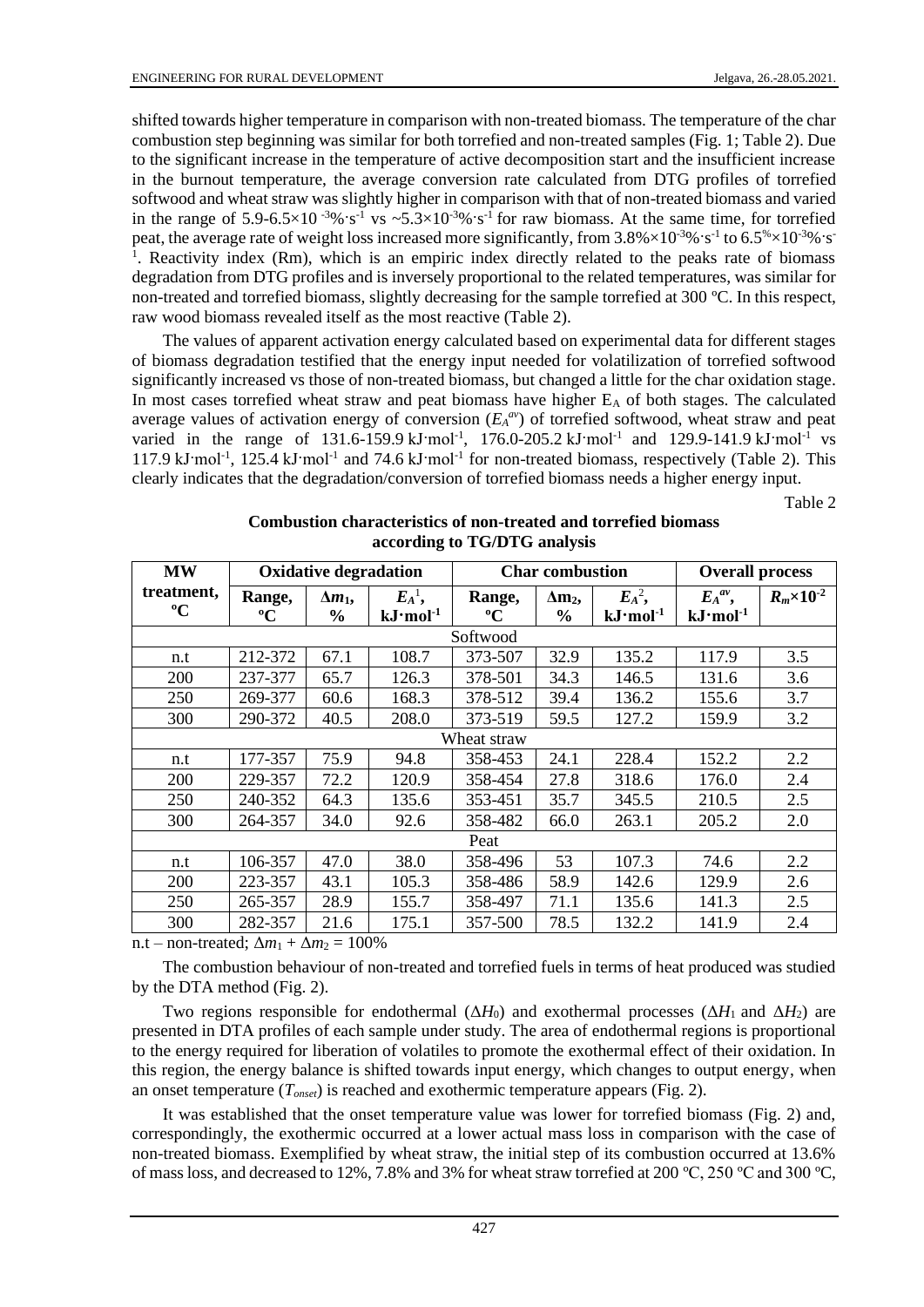respectively. A similar effect was observed for softwood and peat. The results testified that, in comparison with torrefied biomass at combustion of raw fuel, a rather big portion of volatiles was removed without producing of heat. It can be explained by rather lower calorific values of volatiles dissolved by non-combustible products (H<sub>2</sub>O, CO<sub>2</sub>, acetic acids etc.), which are removed from raw lignocellulosic biomass at the beginning of thermal degradation, resulting in less effective utilization of the raw biomass potential for heat production instead of torrefied biomass.



Fig. 2. **DTA profiles in air for non-treated and MW torrefied biomass of different origin:** softwood (a), wheat straw (b) and peat (c); principle of heat effect calculation using DTA exemplified by non-treated softwood (Δ*H* – normalized area; *Tonset* and *Tfinal* – first and last point of integration range, respectively)

In comparison with non-treated softwood and wheat straw biomass, the portion of heat produced as a result of the char combustion stage of torrefied samples was steadily increased with decreasing the relative input of the volatile combustion stage in the overall heat balance (Table 3). Most of the increment of char combustion by 63-65% was established for peat independently of the MW treatment temperature. Obviously, this can be explained by the presence of humic substances in the peat composition, strongly differing on structures and, therefore, by the thermodegradation behaviour from its lignocellulosic precursors. In accordance with TG/DTG results, with the increase in the temperature of MW torrefaction, the yield of volatiles steadily decreased for all types of biomass (Table 2). Nevertheless, the area of the DTA regions responsible for volatile oxidation increased. This testified that, together with the increase of the fixed carbon content in torrefied biomass, the calorific values of volatiles also increased. Both effects are responsible for the overall heat output of torrefied biomass combustion, which is superior to that obtained by non-treated softwood, and peat combustion by up to 62-6% and up to 83% for wheat straw (Table 3).

Table 3

| <b>MW</b>   | <b>Volatile combustion</b> |                     |                  | <b>Char combustion</b> | <b>Total</b>             |                  |                                  |  |  |
|-------------|----------------------------|---------------------|------------------|------------------------|--------------------------|------------------|----------------------------------|--|--|
| treatment,  | $\Delta H_1$               | MW/<br>$\Delta H_1$ | $\Delta H_{1}$ / | $\Delta H_2$           | $\Delta \bm{H}_2{}^{MW}$ | $\Delta H_2$ /   | $\overline{\Delta H_{tot}}^{MW}$ |  |  |
| $\rm ^{o}C$ |                            | $\Delta H_1^{n,t}$  | $\Delta H_{tot}$ |                        | $\Delta H_2^{n,t}$       | $\Delta H_{tot}$ | $\Delta H_{tot}{}^{n.t}$         |  |  |
| Softwood    |                            |                     |                  |                        |                          |                  |                                  |  |  |
| n.t         | 54.1                       | 1.00                | 0.58             | 39.8                   | 1.00                     | 0.42             | 1.00                             |  |  |
| 200         | 63.2                       | 1.17                | 0.60             | 42.1                   | 1.06                     | 0.40             | 1.12                             |  |  |
| 250         | 65.1                       | 1.20                | 0.57             | 49.3                   | 1.24                     | 0.43             | 1.22                             |  |  |
| 300         | 78.3                       | 1.45                | 0.51             | 75.0                   | 1.88                     | 0.49             | 1.63                             |  |  |

**Differential thermal analysis of non-treated and torrefied biomass**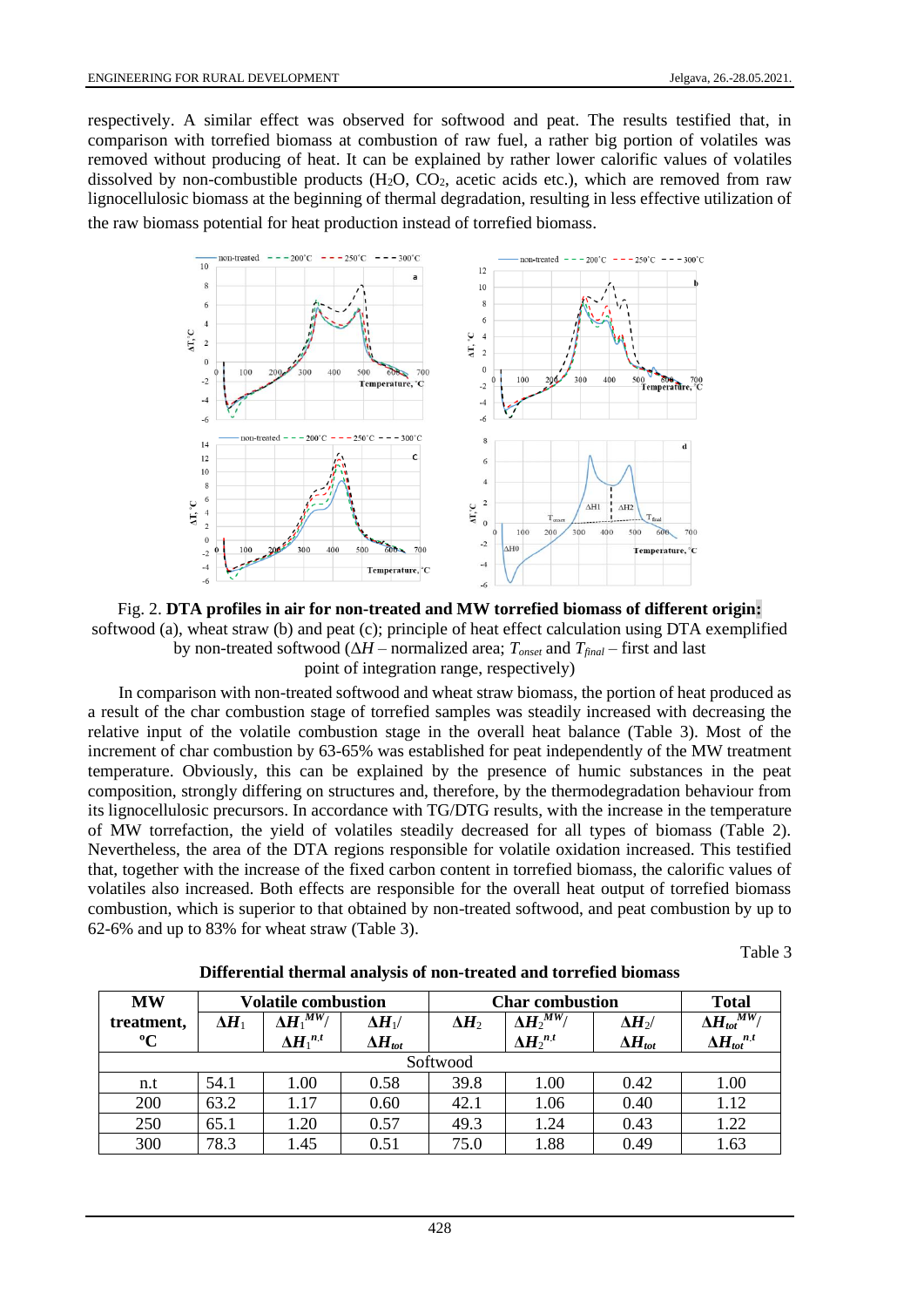| <b>MW</b>   | <b>Volatile combustion</b> |                         |                  | <b>Char combustion</b> | <b>Total</b>       |                  |                                     |  |  |
|-------------|----------------------------|-------------------------|------------------|------------------------|--------------------|------------------|-------------------------------------|--|--|
| treatment,  | $\Delta H_1$               | $\Delta \! H_1{}^{MW}/$ | $\Delta H_{1}/$  | $\Delta H_2$           | $\Delta H_2^{MW}$  | $\Delta H_2$ /   | $\Delta H_{tot}{}^{\overline{MW}}/$ |  |  |
| $\rm ^{o}C$ |                            | $\Delta H_1^{n,t}$      | $\Delta H_{tot}$ |                        | $\Delta H_2^{n,t}$ | $\Delta H_{tot}$ | $\Delta H_{tot}^{n,t}$              |  |  |
| Wheat straw |                            |                         |                  |                        |                    |                  |                                     |  |  |
| n.t         | 60.7                       | 1.00                    | 0.54             | 51.7                   | 1.00               | 0.46             | 1.00                                |  |  |
| 200         | 59.1                       | 0.97                    | 0.51             | 56.3                   | 1.09               | 0.49             | 1.02                                |  |  |
| 250         | 67.9                       | 1.12                    | 0.52             | 63.7                   | 1.23               | 0.48             | 1.17                                |  |  |
| 300         | 86.6                       | 1.43                    | 0.43             | 120.0                  | 2.32               | 0.58             | 1.83                                |  |  |
| Peat        |                            |                         |                  |                        |                    |                  |                                     |  |  |
| n.t         | 41.5                       | 1.00                    | 0.35             | 78.3                   | 1.00               | 65.4             | 1.00                                |  |  |
| 200         | 50.6                       | 1.22                    | 0.36             | 88.3                   | 1.13               | 63.6             | 1.16                                |  |  |
| 250         | 62.0                       | 1.49                    | 0.37             | 104.7                  | 1.34               | 62.8             | 1.39                                |  |  |
| 300         | 68.3                       | 1.65                    | 0.35             | 126.0                  | 1.61               | 64.8             | 1.62                                |  |  |

Table 3 (continued)

n.t – non-treated;  $\Delta H_{tot} = \Delta H_1 + \Delta H_2$ 

## **Conclusions**

- 1. A higher energy input is needed for thermal oxidative conversion of softwood, wheat straw and peat torrefied by microwave treatment vs that of non-treated biomass. The average values of activation energy for non-treated biomass varied in the range of 75-118 kJ·mol-1 vs 132- 211 kJ·mol-1 for microwave torrefied samples. The activation energy of conversion is increased in the rank: peat < softwood < wheat straw. This series corresponds to both initial and torrefied biomass.
- 2. Both factors, namely, increasing of the calorific values of the formed volatiles and increasing of the fixed carbon content in torrefied biomass are responsible for the up to 62-83% higher heat output obtained by their thermal oxidation in comparison with that of non-treated biomass.

# **Acknowledgements**

The authors would like to acknowledge the financial support from the European Regional funding of project No. 1.1.1.1/19/A/010.

# **References**

- [1] Hurt R. Structure, properties, and reactivity of solid fuels. International symposium on combustion, vol. 27, issue 2, 1998, pp. 2887-2904. DOI: 10.1016/S0082-0784(98)80148-3
- [2] European Commission, 2030 climate & energy framework. [online] [10.01.2021] Available at: https://ec.europa.eu/clima/policies/strategies/2030\_en
- [3] Bridgeman T.G., Jones J.M., Shield I., Williams P.T. Torrefaction of reed canary grasses, wheat straw, and willow to enhance solid fuel qualities and combustion properties. Fuel, vol. 87, 2008, pp. 844-856.
- [4] Mitani T. Recent progress on microwave processing of biomass for bioenergy production. Journal of Japan Petroleum Institute, vol. 61, 2018, pp. 113-120.
- [5] Budarin V., Clark J., Lanigan B., Shuttleworth P., Macquarrie D. Microwave assisted decomposition of cellulose: a new thermochemical route of biomass exploitation. Biresource Technology, vol. 110, 2010, pp. 3776-3779.
- [6] Arshanitsa A., Akishin Y., Zile E., Dizhbite T., Solodovnik V., Telysheva G. Microwave treatment combined with conventional heating of plant biomass pellets in a rotated reactor as a high rate process for solid biofuel manufacture, Renewable Energy, 2016, vol. 91, pp. 386-396, DOI: 10.1016/j.renene.2016.01.080.
- [7] El May Y., Jegurim M., Dorge S., Trouve G., Said R. Study of thermal behavior of different date palm residues: Characterization and devolatilization kinetics under inert and oxidative atmospheres, Energy, vol. 44, 2012, pp. 702-709.
- [8] Okorogweit E. Combustion analysis and devolatization kinetics of Gmelina, Mango, Neem, and Tropical Almond woods under oxidative condition, International Journal of Renewable Energy Research, vol. 5, 2015, pp. 1025-1033.